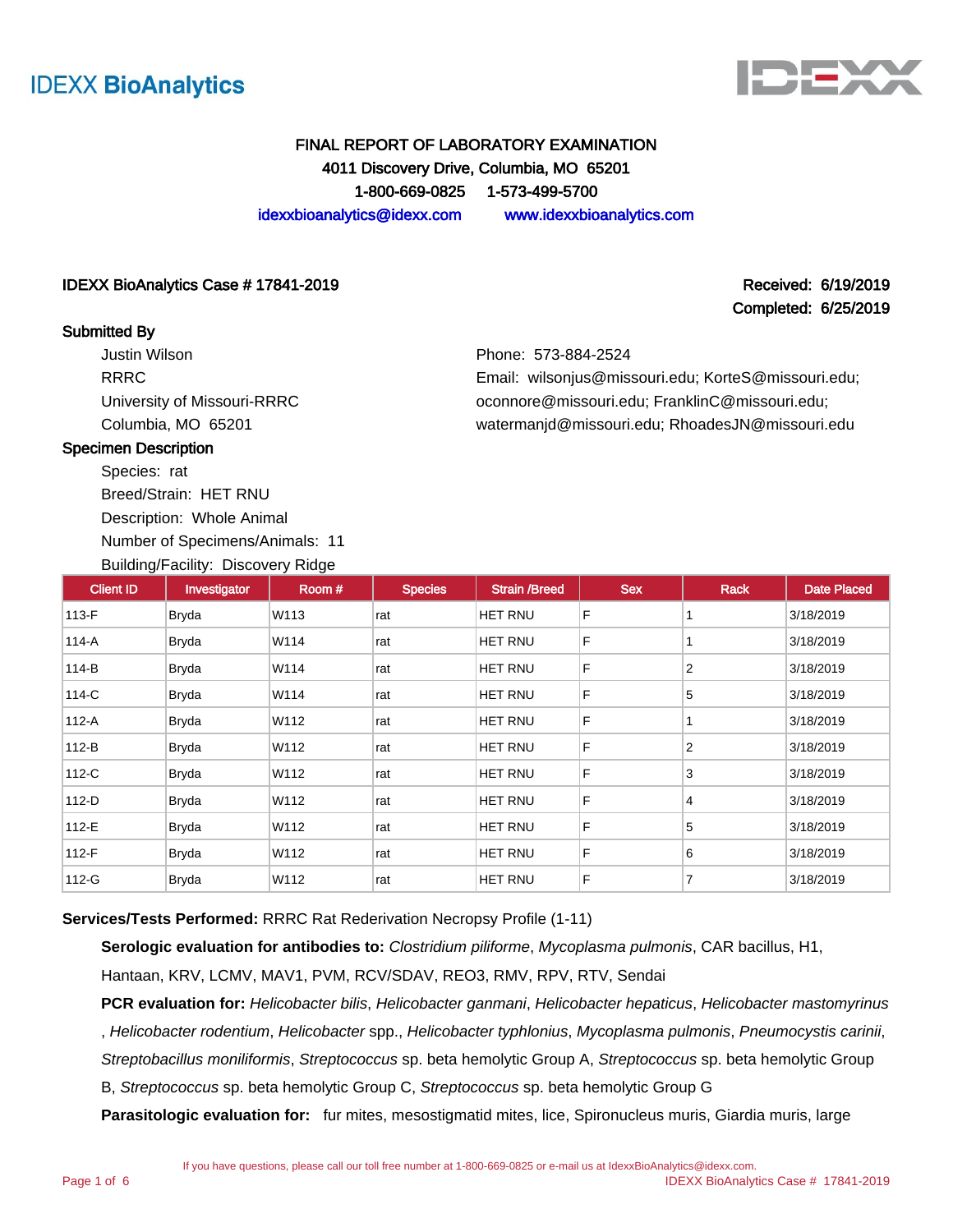intestinal flagellates and amoeba, pinworms and tapeworms

**Microbiologic evaluation for:** Corynebacterium kutscheri, Pasteurella multocida, Pasteurella pneumotropica biotype Heyl, Pasteurella pneumotropica biotype Jawetz, Salmonella enterica, Streptococcus pneumoniae

**General Comments:** Discovery Ridge - 2019 Q2 'A' room rat sentinel necropsies

**Summary:** All test results were negative. Please see the report for details.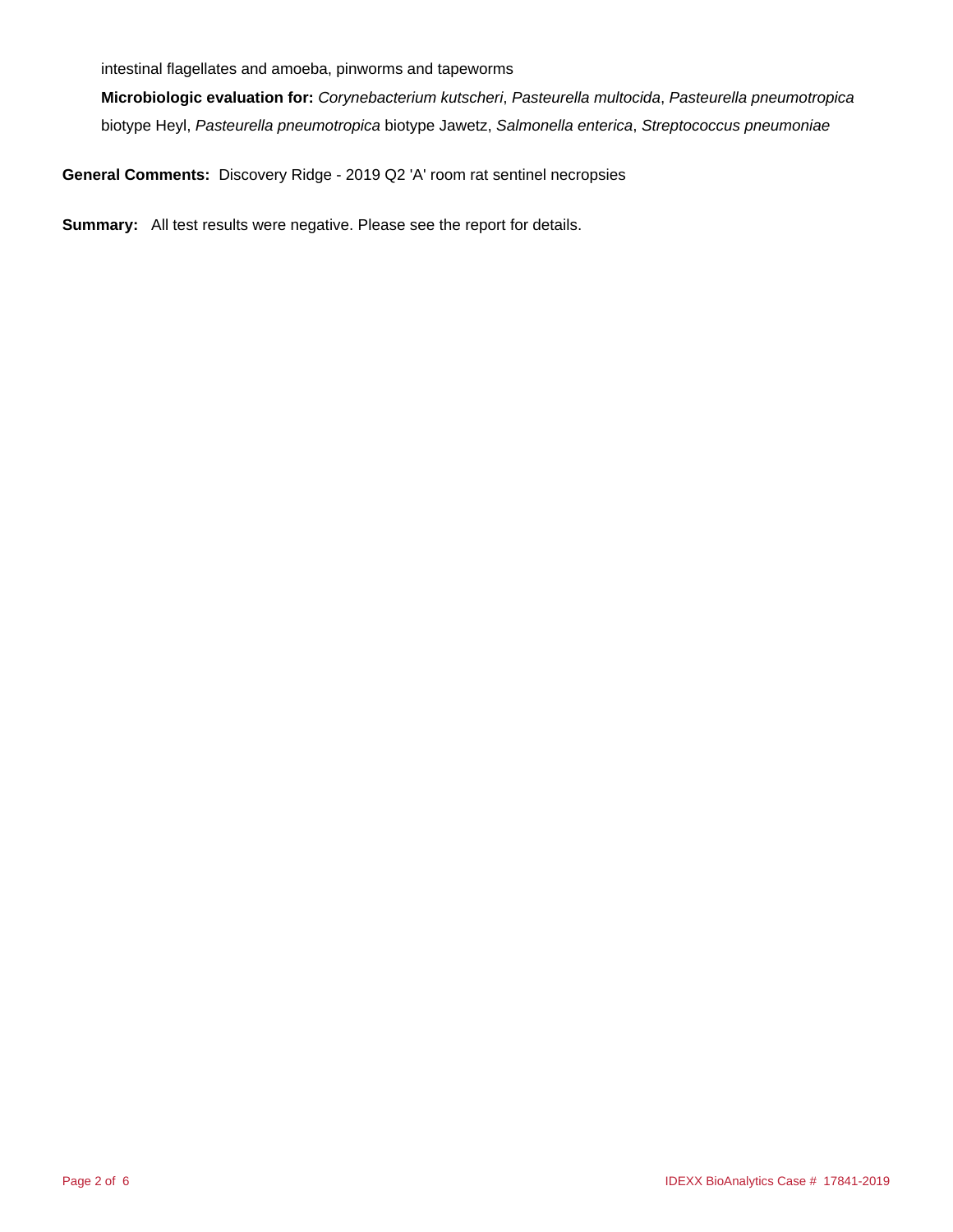# **NECROPSY**

No gross lesions were detected in any of the body systems and organs examined.

# SEROLOGY SUMMARY

|                              | $113-F$        | $114-A$        | $114-B$        | $114-C$        | $112-A$        | $112-B$        | 112-C          | $112-D$        | $112-E$        |
|------------------------------|----------------|----------------|----------------|----------------|----------------|----------------|----------------|----------------|----------------|
| <b>CAR bacillus</b>          | $\blacksquare$ | $\blacksquare$ | $\blacksquare$ | $\blacksquare$ | $\blacksquare$ | $\blacksquare$ | $\blacksquare$ | $\blacksquare$ | $\sim$         |
| <b>Hantaan</b>               | $\blacksquare$ | $\blacksquare$ | $\blacksquare$ | $\blacksquare$ | $\blacksquare$ | ٠              | $\blacksquare$ | $\blacksquare$ | ۰              |
| <b>LCMV</b>                  | $\blacksquare$ | $\sim$         | $\blacksquare$ | $\blacksquare$ | $\blacksquare$ |                | $\blacksquare$ | $\blacksquare$ | $\blacksquare$ |
| <b>Mycoplasma pulmonis</b>   | $\blacksquare$ | $\blacksquare$ | $\blacksquare$ | $\blacksquare$ | $\blacksquare$ | $\blacksquare$ | $\blacksquare$ | $\blacksquare$ | ۰.             |
| <b>MAV1</b>                  | $\blacksquare$ | $\sim$         | $\blacksquare$ | $\blacksquare$ | $\blacksquare$ | $\blacksquare$ | $\blacksquare$ | $\blacksquare$ | $\blacksquare$ |
| <b>RPV</b>                   | $\blacksquare$ | $\blacksquare$ | $\blacksquare$ | $\blacksquare$ | $\blacksquare$ | ۰              | $\blacksquare$ | $\blacksquare$ |                |
| <b>RMV</b>                   | $\blacksquare$ | $\blacksquare$ | $\blacksquare$ | $\blacksquare$ | $\blacksquare$ | ٠              | $\blacksquare$ | ٠              | ۰.             |
| <b>KRV</b>                   | $\blacksquare$ | $\blacksquare$ | $\blacksquare$ | $\blacksquare$ | $\blacksquare$ | ٠              | $\blacksquare$ | $\blacksquare$ | ۰              |
| <b>H1</b>                    | $\blacksquare$ | $\blacksquare$ | $\blacksquare$ | $\blacksquare$ | $\blacksquare$ | $\blacksquare$ | $\blacksquare$ | $\blacksquare$ | ۰              |
| <b>PVM</b>                   | $\blacksquare$ | $\blacksquare$ | $\blacksquare$ | $\blacksquare$ |                | ۰              | $\blacksquare$ | $\blacksquare$ |                |
| <b>RCV/SDAV</b>              | $\blacksquare$ | ۰              | $\blacksquare$ | $\blacksquare$ | $\blacksquare$ | ۰              | $\blacksquare$ | $\blacksquare$ | ۰              |
| REO3                         | $\blacksquare$ | $\blacksquare$ | $\blacksquare$ | $\blacksquare$ | $\blacksquare$ | ۰              | $\blacksquare$ | $\blacksquare$ | $\blacksquare$ |
| <b>RTV</b>                   | $\blacksquare$ | $\blacksquare$ | $\blacksquare$ | $\blacksquare$ | $\blacksquare$ | $\blacksquare$ | $\blacksquare$ | $\blacksquare$ | ۰.             |
| <b>Sendai</b>                | $\blacksquare$ | ۰              | $\blacksquare$ | $\blacksquare$ | $\blacksquare$ | ۰              | $\blacksquare$ | $\blacksquare$ | ۰              |
| <b>Clostridium piliforme</b> | $\blacksquare$ | $\blacksquare$ | $\blacksquare$ | $\blacksquare$ | $\blacksquare$ | ۰              | $\blacksquare$ | $\blacksquare$ | $\blacksquare$ |
| Rat IgG                      | ${\sf N}$      | ${\sf N}$      | $\mathsf{N}$   | ${\sf N}$      | ${\sf N}$      | N              | ${\sf N}$      | ${\sf N}$      | ${\sf N}$      |

|                              | 112-F | 112-G |
|------------------------------|-------|-------|
| <b>CAR bacillus</b>          |       |       |
| <b>Hantaan</b>               |       |       |
| <b>LCMV</b>                  |       |       |
| Mycoplasma pulmonis          |       |       |
| <b>MAV1</b>                  |       |       |
| <b>RPV</b>                   |       |       |
| <b>RMV</b>                   |       |       |
| <b>KRV</b>                   |       |       |
| H1                           |       |       |
| <b>PVM</b>                   |       |       |
| <b>RCV/SDAV</b>              |       |       |
| REO <sub>3</sub>             |       |       |
| <b>RTV</b>                   |       |       |
| <b>Sendai</b>                |       |       |
| <b>Clostridium piliforme</b> |       |       |
| Rat IgG                      | N     | N     |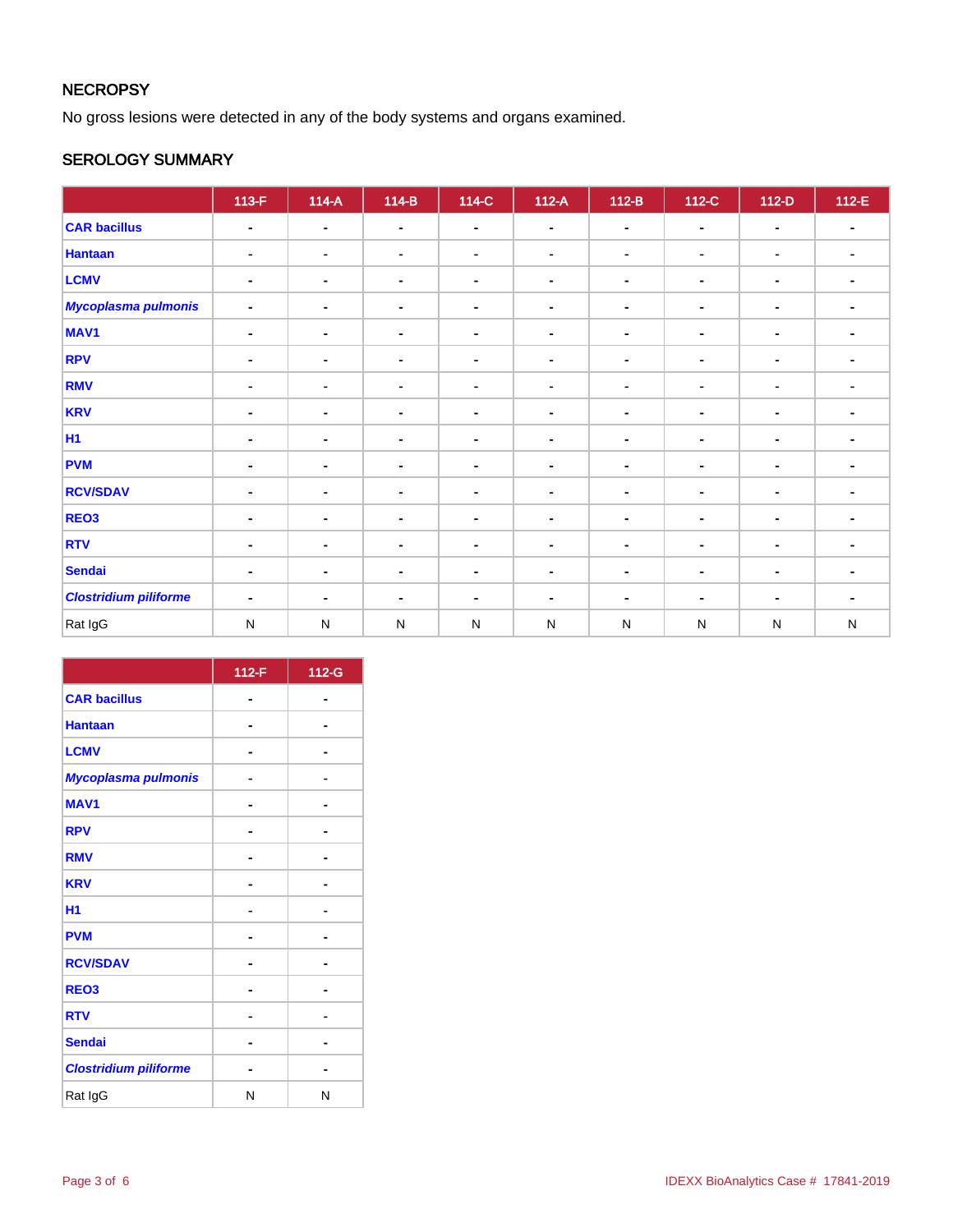Legend: + = positive - = negative blank = test not performed EQ = equivocal HE = hemolysis precluded testing I = insufficient W = weak positive WB = Western Blot confirmatory analysis pending NS = non-specific reactivity N = normal IgG L = less than normal IgG

# PCR EVALUATION

| feces                        | $113-F$ | $114-A$ | $114-B$        | 114-C          | $112-A$ | $112-B$ | $112-C$ | $112-D$        | $112-E$ |
|------------------------------|---------|---------|----------------|----------------|---------|---------|---------|----------------|---------|
| Helicobacter spp.            |         |         | -              |                |         |         |         |                |         |
| Helicobacter bilis           |         |         | -              | ۰.             |         |         | ۰       |                |         |
| Helicobacter ganmani         |         |         | $\blacksquare$ | $\blacksquare$ |         |         |         | $\blacksquare$ |         |
| Helicobacter hepaticus       |         |         |                | ۰              |         |         |         |                |         |
| Helicobacter<br>mastomyrinus |         |         |                |                |         |         |         |                |         |
| Helicobacter rodentium       |         |         |                | $\blacksquare$ |         |         |         | $\blacksquare$ |         |
| Helicobacter typhlonius      |         |         |                |                |         |         |         |                |         |

| feces                        | $112-F$ | 112-G |
|------------------------------|---------|-------|
| Helicobacter spp.            |         |       |
| <b>Helicobacter bilis</b>    |         |       |
| Helicobacter ganmani         |         |       |
| Helicobacter hepaticus       |         |       |
| Helicobacter<br>mastomyrinus |         |       |
| Helicobacter rodentium       |         |       |
| Helicobacter typhlonius      |         |       |

| lung                 | 40E | $14-A$ | $114-B$ | 114-C | $112-A$ | 112-B | 112-C | $12-D$ | 112-E |
|----------------------|-----|--------|---------|-------|---------|-------|-------|--------|-------|
| Pneumocystis carinii |     |        |         |       | ۰       |       |       |        |       |

| <b>lung</b>          | 112-F | $112-G$ |
|----------------------|-------|---------|
| Pneumocystis carinii |       |         |

| oral swab                                   | 113-F | $114-A$ | $114-B$ | 114-C                    | $112-A$ | $112-B$        | $112-C$ | $112-D$                  | 112-E |
|---------------------------------------------|-------|---------|---------|--------------------------|---------|----------------|---------|--------------------------|-------|
| Mycoplasma pulmonis                         |       |         | $\sim$  | $\overline{\phantom{a}}$ |         | $\blacksquare$ |         | $\overline{\phantom{a}}$ |       |
| Streptobacillus<br>moniliformis             |       |         |         |                          |         |                |         |                          |       |
| Streptococcus sp. beta<br>hemolytic Group A |       |         |         |                          |         |                |         |                          |       |
| Streptococcus sp. beta<br>hemolytic Group B |       |         |         |                          |         |                |         |                          |       |
| Streptococcus sp. beta<br>hemolytic Group C |       |         |         |                          |         |                |         |                          |       |
| Streptococcus sp. beta<br>hemolytic Group G |       |         |         |                          |         |                |         |                          |       |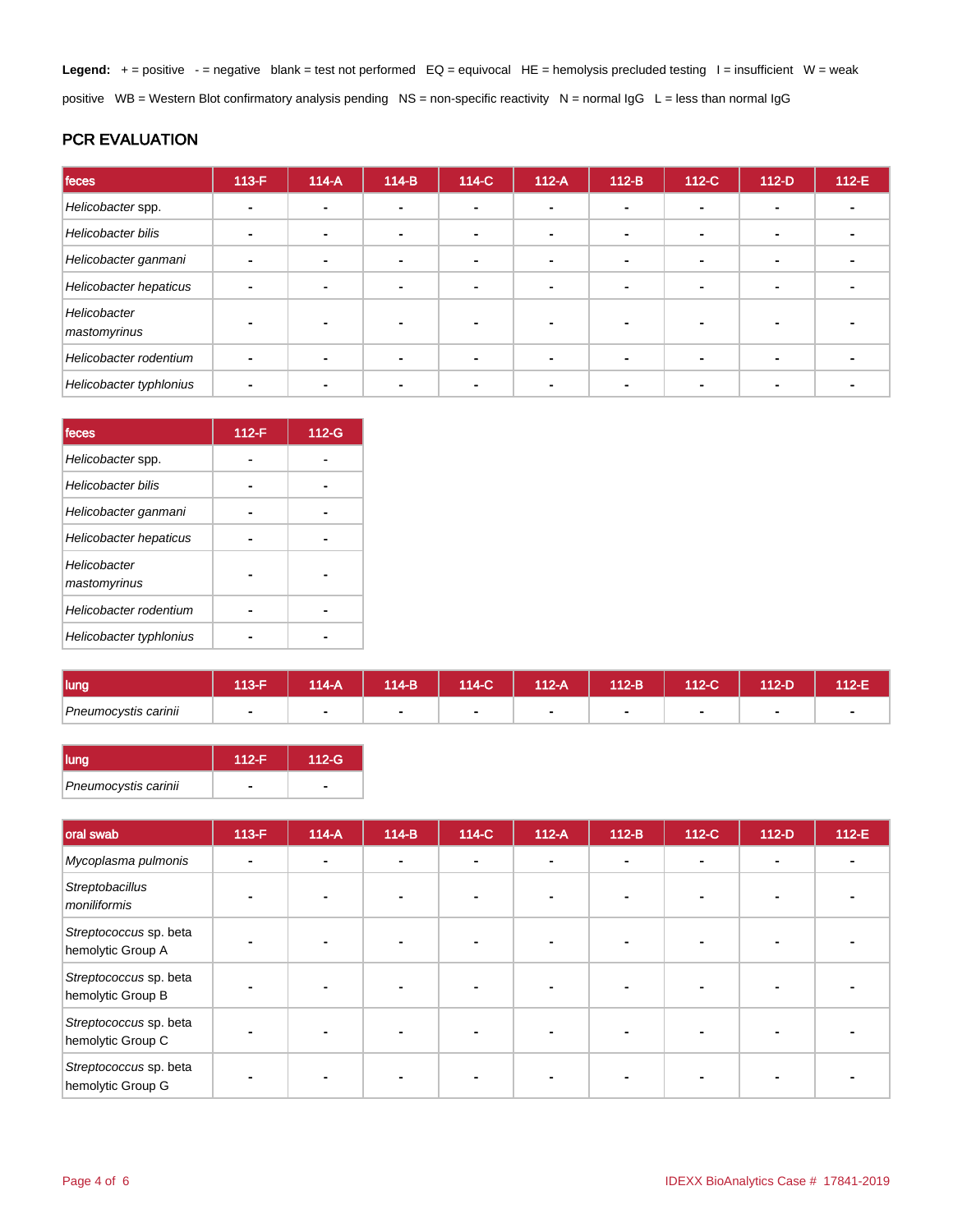| oral swab                                   | 112-F | 112-G |
|---------------------------------------------|-------|-------|
| Mycoplasma pulmonis                         |       |       |
| Streptobacillus<br>moniliformis             |       |       |
| Streptococcus sp. beta<br>hemolytic Group A |       |       |
| Streptococcus sp. beta<br>hemolytic Group B |       |       |
| Streptococcus sp. beta<br>hemolytic Group C |       |       |
| Streptococcus sp. beta<br>hemolytic Group G |       |       |

Legend: + = positive - = negative id:id = pooled sample range id+id+id = non-range pooled sample NT or blank = no test performed wps = weak positive  $XX =$  Testing in progress

# **PARASITOLOGY**

|           | 413-E | 114-A | $114-B$ | 114-C | $112-A$ | 112-B | 112-C                    | 112-D | $12-E$ |
|-----------|-------|-------|---------|-------|---------|-------|--------------------------|-------|--------|
| parasites |       |       | . .     |       |         |       | $\overline{\phantom{a}}$ | -     |        |

|           | $112-G$        |
|-----------|----------------|
| parasites | $\blacksquare$ |

## **MICROBIOLOGY**

Specimen/Source: cecum

| <b>Isolate</b>      | 13-F | 114-A                    | 114-B | 114-C | 112-A | 112-B' | 112-C | $12-D$ | 42-EZ |
|---------------------|------|--------------------------|-------|-------|-------|--------|-------|--------|-------|
| Salmonella enterica |      | $\overline{\phantom{0}}$ |       |       |       |        |       |        |       |

### Specimen/Source: cecum

| <b>Isolate</b>      | $112-F$ | 112-G |  |  |
|---------------------|---------|-------|--|--|
| Salmonella enterica |         |       |  |  |

## Specimen/Source: oral swab

| <b>Isolate</b>                              | $113-F$        | $114-A$ | $114-B$ | 114-C | $112-A$ | $112-B$ | 112-C | $112-D$ | $112-E$ |
|---------------------------------------------|----------------|---------|---------|-------|---------|---------|-------|---------|---------|
| Corynebacterium kutscheri                   | $\blacksquare$ |         |         |       |         |         |       |         |         |
| Pasteurella multocida                       |                |         |         |       |         |         |       |         |         |
| Pasteurella pneumotropica<br>biotype Heyl   |                |         |         |       |         |         |       |         |         |
| Pasteurella pneumotropica<br>biotype Jawetz |                |         |         |       |         |         |       |         |         |
| Streptococcus pneumoniae                    | $\blacksquare$ |         |         |       |         |         |       |         |         |

### Specimen/Source: oral swab

| <b>Isolate</b>            | $112-F$ | $112-G$ |
|---------------------------|---------|---------|
| Corynebacterium kutscheri |         |         |
| Pasteurella multocida     |         |         |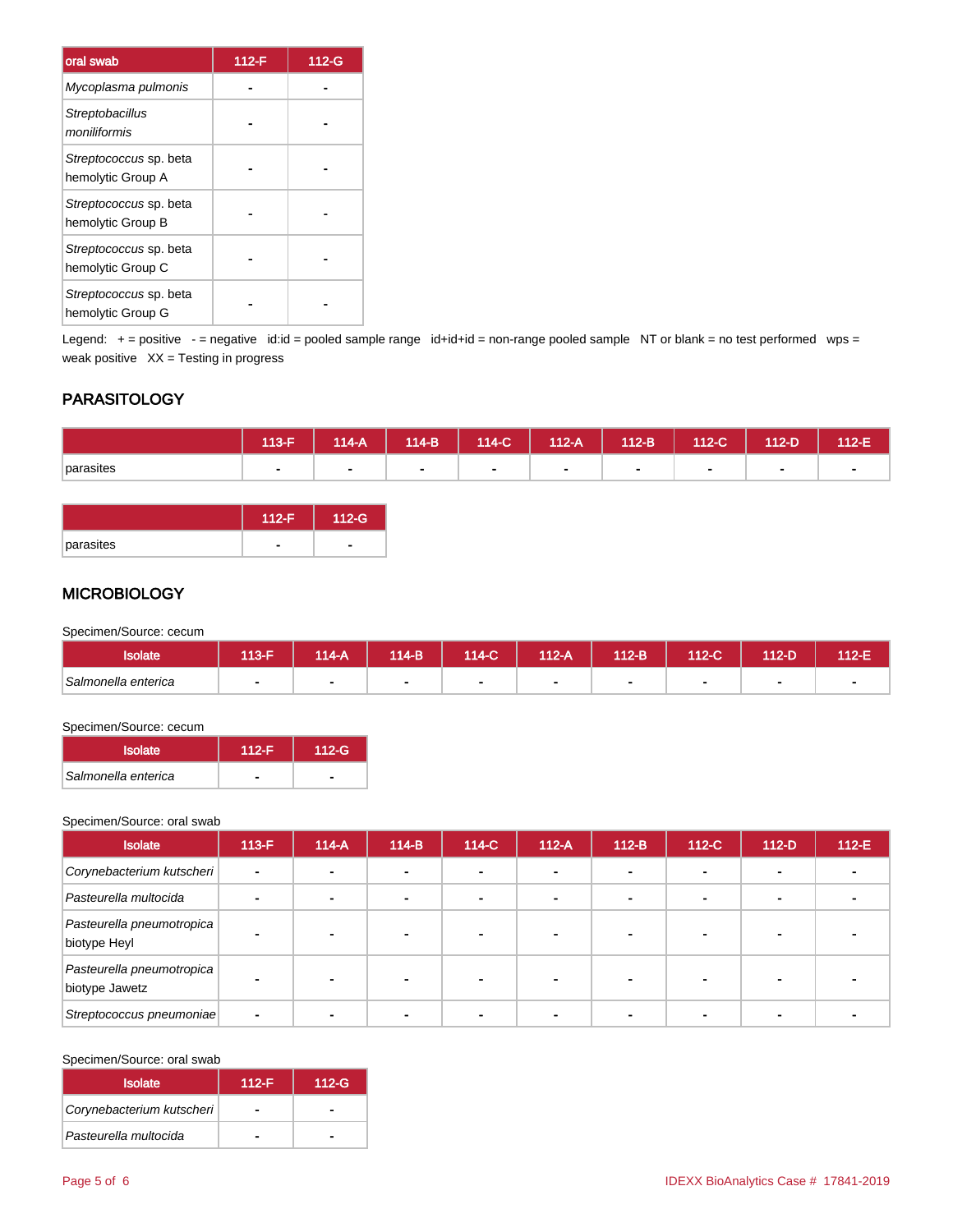| <b>Isolate</b>                              | $112-F$ | 112-G |
|---------------------------------------------|---------|-------|
| Pasteurella pneumotropica<br>biotype Heyl   |         |       |
| Pasteurella pneumotropica<br>biotype Jawetz |         |       |
| Streptococcus pneumoniae                    |         |       |

Legend:  $+$  = agent recovered - = agent not recovered blank = test not performed  $n$  = no growth  $X$  = Preliminary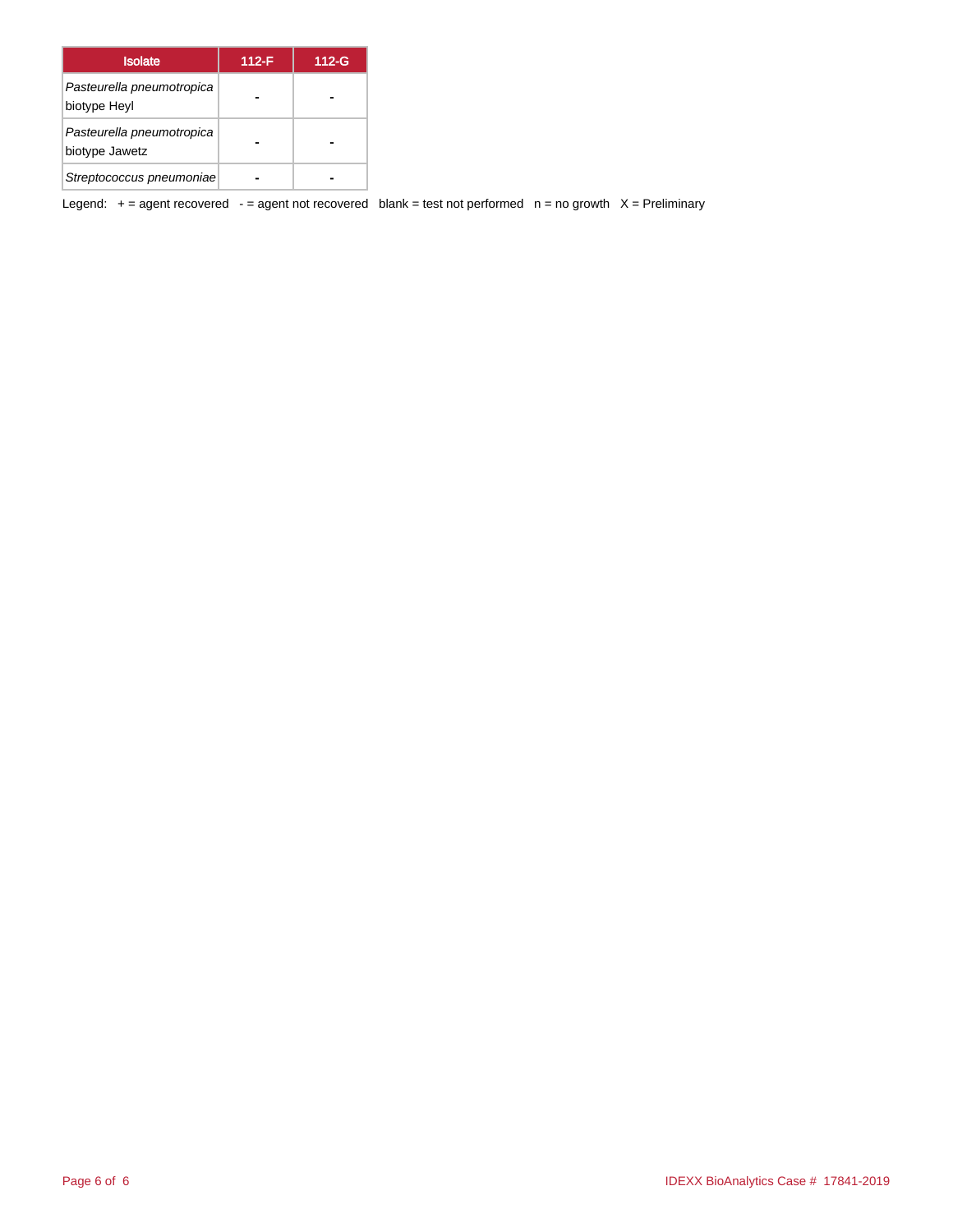



# FINAL REPORT OF LABORATORY EXAMINATION 4011 Discovery Drive, Columbia, MO 65201 1-800-669-0825 1-573-499-5700 idexxbioanalytics@idexx.com www.idexxbioanalytics.com

IDEXX BioAnalytics Case # 17841-2019 **Received: 6/19/2019** Received: 6/19/2019

Completed: 6/25/2019

## SEROLOGY DETAILS

|                                       | <b>Baseline</b> | 113-F                        | 114-A                        | $114-B$        | 114-C                        | $112-A$                      | $112-B$                  | 112-C          | $112-D$        | 112-E          |  |  |
|---------------------------------------|-----------------|------------------------------|------------------------------|----------------|------------------------------|------------------------------|--------------------------|----------------|----------------|----------------|--|--|
| <b>CAR bacillus</b>                   |                 |                              |                              |                |                              |                              |                          |                |                |                |  |  |
| CAR bacillus purified<br>bacteria     | MFI > 3.750     |                              |                              |                |                              |                              |                          | ä,             |                |                |  |  |
| <b>Hantaan</b>                        |                 |                              |                              |                |                              |                              |                          |                |                |                |  |  |
| Hantaan NP                            | MFI > 4.000     |                              |                              | ä,             | $\blacksquare$               | $\blacksquare$               | $\overline{\phantom{a}}$ | $\overline{a}$ |                |                |  |  |
| <b>LCMV</b>                           |                 |                              |                              |                |                              |                              |                          |                |                |                |  |  |
| LCMV recombinant                      | MFI > 3.000     | ٠                            | $\blacksquare$               | ä,             | $\blacksquare$               | $\blacksquare$               | $\blacksquare$           | $\blacksquare$ | $\blacksquare$ |                |  |  |
| <b>Mycoplasma pulmonis</b>            |                 |                              |                              |                |                              |                              |                          |                |                |                |  |  |
| M. pulmonis purified<br>bacteria      | MFI > 4.250     |                              |                              |                | ä,                           |                              |                          | L.             | ÷,             |                |  |  |
| <b>MAV1</b>                           |                 |                              |                              |                |                              |                              |                          |                |                |                |  |  |
| MAV1 purified virus                   | MFI > 3.750     | $\qquad \qquad \blacksquare$ | $\blacksquare$               | ۰              | $\blacksquare$               | $\blacksquare$               | $\blacksquare$           | $\blacksquare$ | ٠              |                |  |  |
| <b>RPV</b>                            |                 |                              |                              |                |                              |                              |                          |                |                |                |  |  |
| RPV purified virus                    | MFI > 2.500     | $\blacksquare$               | ۰                            | ۰              | $\qquad \qquad \blacksquare$ | $\blacksquare$               | $\blacksquare$           | ۰              | $\blacksquare$ |                |  |  |
| NS1 <sup>1</sup>                      | MFI > 3.750     | $\overline{\phantom{0}}$     | $\blacksquare$               | ÷,             | $\blacksquare$               | Ĭ.                           | Ĭ.                       | $\blacksquare$ | $\blacksquare$ |                |  |  |
| <b>RMV</b>                            |                 |                              |                              |                |                              |                              |                          |                |                |                |  |  |
| RMV VP2 recombinant                   | MFI > 2.000     | $\blacksquare$               | $\blacksquare$               | $\blacksquare$ | $\blacksquare$               | $\blacksquare$               | $\blacksquare$           | $\blacksquare$ | $\blacksquare$ | $\blacksquare$ |  |  |
| NS1 <sup>1</sup>                      | MFI > 3.750     | -                            | $\blacksquare$               | ٠              | $\blacksquare$               | $\qquad \qquad \blacksquare$ | $\overline{\phantom{a}}$ | ä,             | $\blacksquare$ | $\blacksquare$ |  |  |
| <b>KRV</b>                            |                 |                              |                              |                |                              |                              |                          |                |                |                |  |  |
| KRV purified virus                    | MFI > 3.250     | $\blacksquare$               | $\blacksquare$               | $\blacksquare$ | $\blacksquare$               | $\blacksquare$               | $\blacksquare$           | $\blacksquare$ | $\blacksquare$ | $\blacksquare$ |  |  |
| NS1 <sup>1</sup>                      | MFI > 3.750     | ä,                           |                              | ÷,             | $\blacksquare$               | $\blacksquare$               | Ĭ.                       | Ĭ.             | $\blacksquare$ |                |  |  |
| H1                                    |                 |                              |                              |                |                              |                              |                          |                |                |                |  |  |
| H1 purified virus                     | MFI > 1.750     | ۰                            | $\qquad \qquad \blacksquare$ | $\blacksquare$ | $\blacksquare$               | $\blacksquare$               | $\blacksquare$           | $\blacksquare$ | $\blacksquare$ | $\blacksquare$ |  |  |
| NS1 <sup>1</sup>                      | MFI > 3.750     | $\blacksquare$               | $\blacksquare$               | $\overline{a}$ | $\blacksquare$               | $\blacksquare$               | $\blacksquare$           | $\overline{a}$ | $\blacksquare$ |                |  |  |
| <b>PVM</b>                            |                 |                              |                              |                |                              |                              |                          |                |                |                |  |  |
| PVM purified virus                    | MFI > 2.500     | $\blacksquare$               | $\blacksquare$               | $\blacksquare$ | ä,                           | ä,                           | ä,                       | $\blacksquare$ | ä,             |                |  |  |
| <b>RCV/SDAV</b>                       |                 |                              |                              |                |                              |                              |                          |                |                |                |  |  |
| RCV/SDAV purified virus   MFI > 3.750 |                 | $\qquad \qquad \blacksquare$ | $\blacksquare$               | ٠              | $\blacksquare$               | $\blacksquare$               | $\blacksquare$           | $\blacksquare$ | $\blacksquare$ | $\blacksquare$ |  |  |

If you have questions, please call our toll free number at 1-800-669-0825 or e-mail us at IdexxBioAnalytics@idexx.com.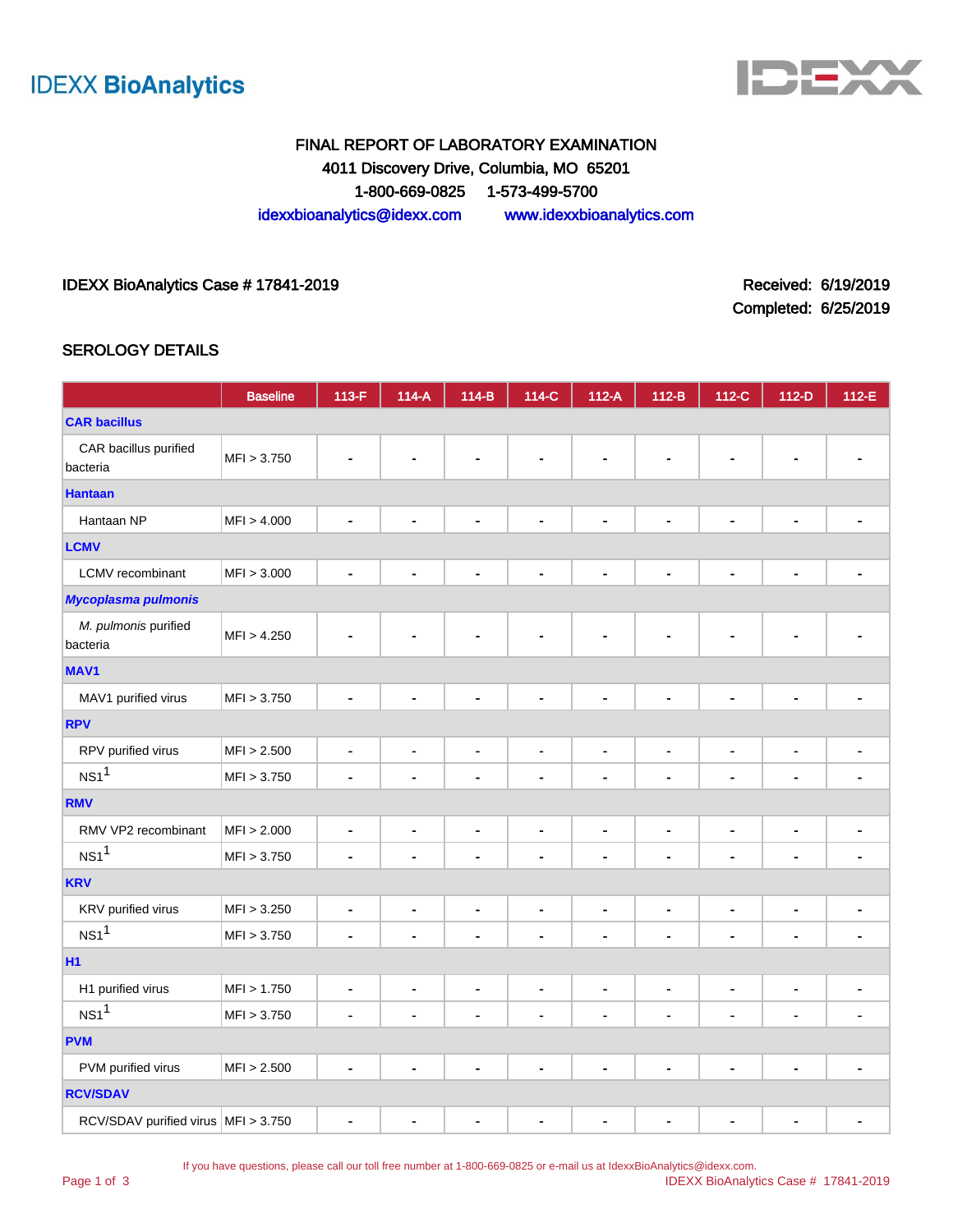|                                            | <b>Baseline</b> | $113-F$                  | $114-A$ | $114-B$        | 114-C          | $112-A$        | $112-B$        | $112-C$        | $112-D$        | 112-E |
|--------------------------------------------|-----------------|--------------------------|---------|----------------|----------------|----------------|----------------|----------------|----------------|-------|
| RCV/SDAV Spike                             | MFI > 3.750     | $\overline{\phantom{0}}$ |         | $\blacksquare$ | $\blacksquare$ | $\sim$         | $\blacksquare$ | $\blacksquare$ | $\blacksquare$ |       |
| REO <sub>3</sub>                           |                 |                          |         |                |                |                |                |                |                |       |
| REO3 purified virus                        | MFI > 4.900     |                          |         | ٠              | $\blacksquare$ | $\blacksquare$ | $\blacksquare$ | $\blacksquare$ | $\blacksquare$ |       |
| <b>RTV</b>                                 |                 |                          |         |                |                |                |                |                |                |       |
| RTV purified virus                         | MFI > 2.000     | ۰                        | ۰       | $\blacksquare$ | $\blacksquare$ | $\blacksquare$ | $\blacksquare$ | $\blacksquare$ | $\blacksquare$ |       |
| TMEV purified virus                        | MFI > 2.000     |                          |         | $\blacksquare$ | $\blacksquare$ | $\blacksquare$ | $\blacksquare$ | $\blacksquare$ | $\blacksquare$ |       |
| <b>Sendai</b>                              |                 |                          |         |                |                |                |                |                |                |       |
| Sendai purified virus                      | MFI > 3.750     |                          |         | $\blacksquare$ | $\blacksquare$ | $\blacksquare$ | $\blacksquare$ | $\blacksquare$ | $\blacksquare$ |       |
| <b>Clostridium piliforme</b>               |                 |                          |         |                |                |                |                |                |                |       |
| Clostridium piliforme<br>purified bacteria | MFI > 4.950     |                          |         | $\blacksquare$ | $\sim$         | $\sim$         | $\blacksquare$ | $\blacksquare$ | $\blacksquare$ |       |

|                                     | <b>Baseline</b> | $112-F$ | 112-G |
|-------------------------------------|-----------------|---------|-------|
| <b>CAR bacillus</b>                 |                 |         |       |
| CAR bacillus purified<br>bacteria   | MFI > 3.750     |         |       |
| <b>Hantaan</b>                      |                 |         |       |
| Hantaan NP                          | MFI > 4.000     |         |       |
| <b>LCMV</b>                         |                 |         |       |
| <b>LCMV</b> recombinant             | MFI > 3.000     |         |       |
| Mycoplasma pulmonis                 |                 |         |       |
| M. pulmonis purified<br>bacteria    | MFI > 4.250     |         |       |
| <b>MAV1</b>                         |                 |         |       |
| MAV1 purified virus                 | MFI > 3.750     |         |       |
| <b>RPV</b>                          |                 |         |       |
| RPV purified virus                  | MFI > 2.500     |         |       |
| NS1 <sup>1</sup>                    | MFI > 3.750     |         |       |
| <b>RMV</b>                          |                 |         |       |
| RMV VP2 recombinant                 | MFI > 2.000     |         |       |
| NS1 <sup>1</sup>                    | MFI > 3.750     |         |       |
| <b>KRV</b>                          |                 |         |       |
| KRV purified virus                  | MFI > 3.250     |         |       |
| NS1 <sup>1</sup>                    | MFI > 3.750     |         |       |
| <b>H1</b>                           |                 |         |       |
| H1 purified virus                   | MFI > 1.750     |         |       |
| NS1 <sup>1</sup>                    | MFI > 3.750     |         |       |
| <b>PVM</b>                          |                 |         |       |
| PVM purified virus                  | MFI > 2.500     |         |       |
| <b>RCV/SDAV</b>                     |                 |         |       |
| RCV/SDAV purified virus MFI > 3.750 |                 |         |       |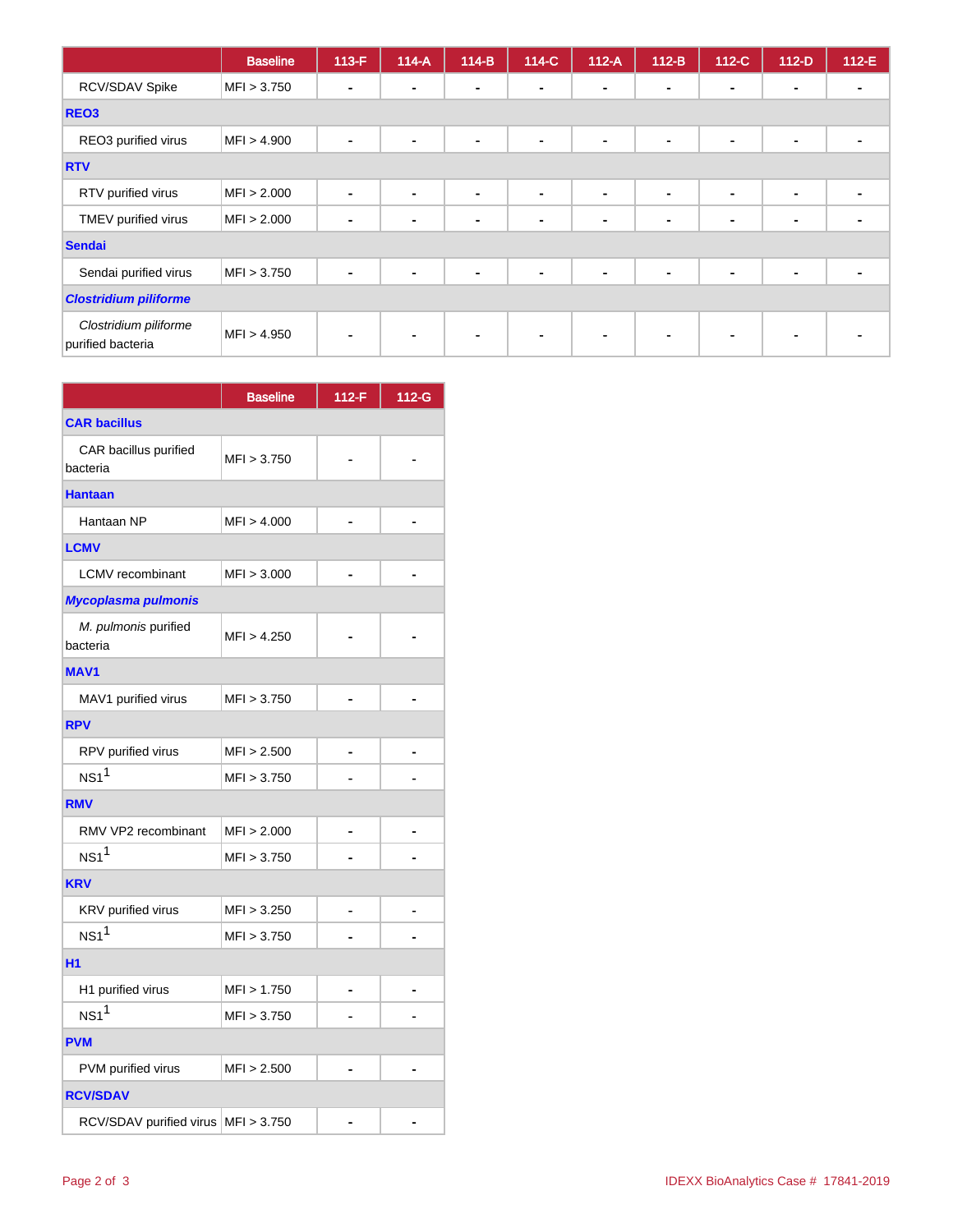|                                            | <b>Baseline</b> | $112-F$ | 112-G |  |  |  |
|--------------------------------------------|-----------------|---------|-------|--|--|--|
| RCV/SDAV Spike                             | MFI > 3.750     |         |       |  |  |  |
| REO <sub>3</sub>                           |                 |         |       |  |  |  |
| REO3 purified virus                        | MFI > 4.900     |         |       |  |  |  |
| <b>RTV</b>                                 |                 |         |       |  |  |  |
| RTV purified virus                         | MFI > 2.000     |         |       |  |  |  |
| TMEV purified virus                        | MFI > 2.000     |         |       |  |  |  |
| <b>Sendai</b>                              |                 |         |       |  |  |  |
| Sendai purified virus                      | MF1 > 3.750     |         |       |  |  |  |
| <b>Clostridium piliforme</b>               |                 |         |       |  |  |  |
| Clostridium piliforme<br>purified bacteria | MFI > 4.950     |         |       |  |  |  |

**NS11 :** NS1 protein is highly conserved among rodent parvoviruses and thus serves as a generic assay for parvovirus seroconversion.

Legend: + = positive - = negative blank = test not performed EQ = equivocal HE = hemolysis precluded testing I = insufficient W = weak positive WB = Western Blot confirmatory analysis pending NS = non-specific reactivity N = normal IgG L = less than normal IgG Positive MFI results are reported as "+" followed by a number from 1 to 33 in thousands rounded off to the nearest thousand.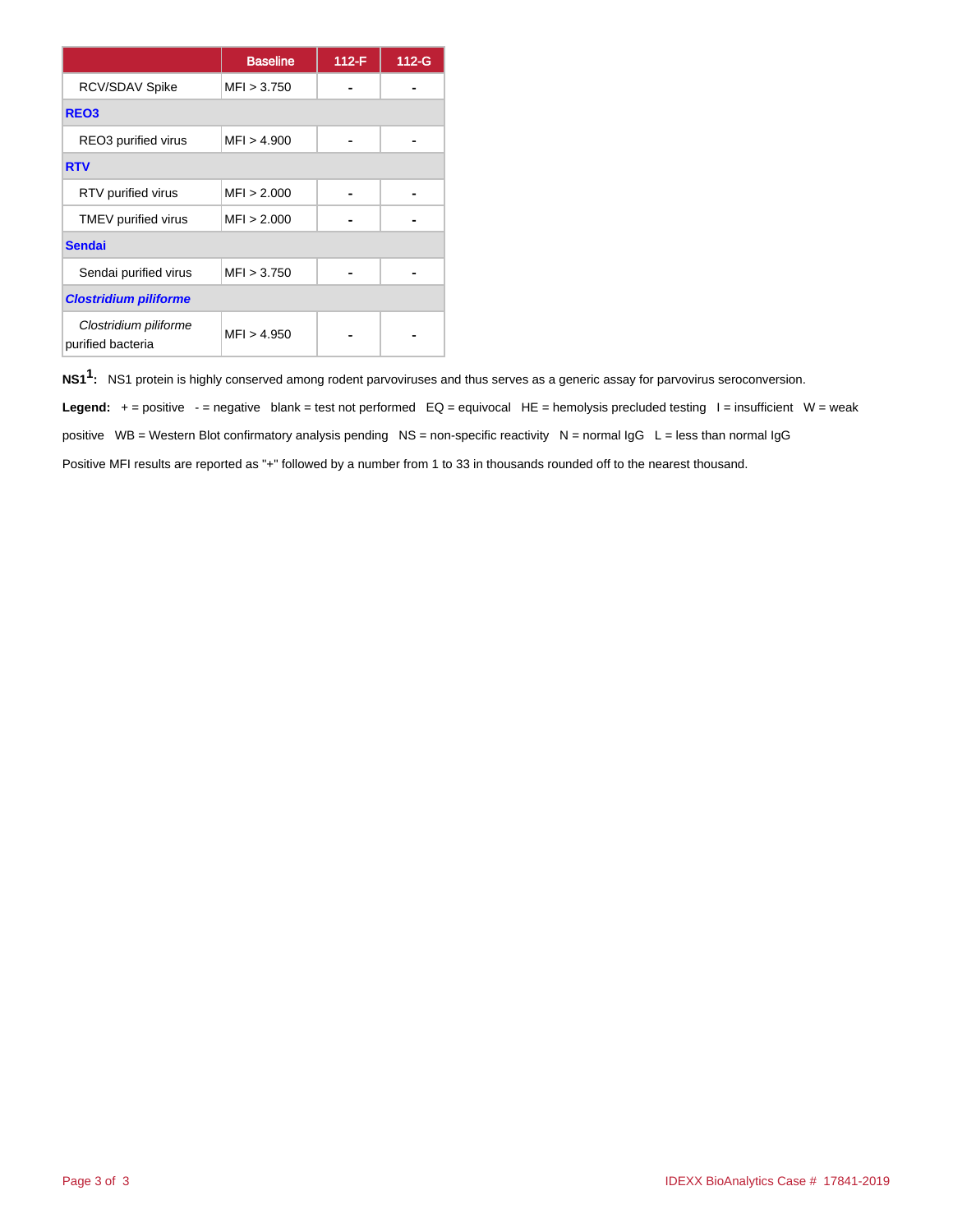| <b>Test Results</b>                        |                                              | 2019032243<br>Order #:                                                |
|--------------------------------------------|----------------------------------------------|-----------------------------------------------------------------------|
| University of Missouri<br>(U Missouri OAR) |                                              | <b>Charles River Research Animal Diagnostic Services</b><br>(CR RADS) |
| OAR Room 01                                |                                              | 261 Ballardvale Street                                                |
| 1720 E Campus Drive                        |                                              | Receiving Dock, Bldg 22                                               |
| Columbia, MO 65201 USA                     |                                              | Wilmington MA 01887 USA                                               |
| <b>Billing Information</b>                 |                                              |                                                                       |
| <b>Payment Method</b>                      |                                              | University of Missouri                                                |
| <b>Standing Purchase</b>                   | PO#: COLUM-C0000390719                       | 1720 E Campus Drive                                                   |
| Order                                      | Exp. 6/2019                                  | Columbia, MO 65201 USA                                                |
| <b>Details</b>                             |                                              |                                                                       |
| Sample(s) from:                            | <b>DCRC</b>                                  |                                                                       |
| <b>Collection Date</b>                     | <b>Arrival Date</b>                          | Approval Date                                                         |
| 19-Jun-2019                                | 25-Jun-2019                                  | 28-Jun-2019                                                           |
| <b>Notes</b>                               |                                              |                                                                       |
|                                            | Disco - 2019 Q2 - Rat sentinel PCR "A" rooms |                                                                       |
| <b>Diagnostic Summary</b>                  |                                              |                                                                       |
| Test                                       | Colony                                       | ?<br><b>PDG</b><br><b>Tested</b><br>$+/-$<br>٠                        |
|                                            | All results NEGATIVE                         |                                                                       |

+ = Positive, +/- = Equivocal, ? = Indeterminate, PDG = Pending

[To assure the SPF status of your research animal colonies, it is essential that you understand the sources, pathobiology, diagnosis](http://www.criver.com/info/disease_sheets)  and control of pathogens and other adventitious infectious agents that may cause research interference. We have summarized this important information in infectious agent **Technical Sheets**, which you can view by visiting http://www.criver.com/info/disease\_sheets.

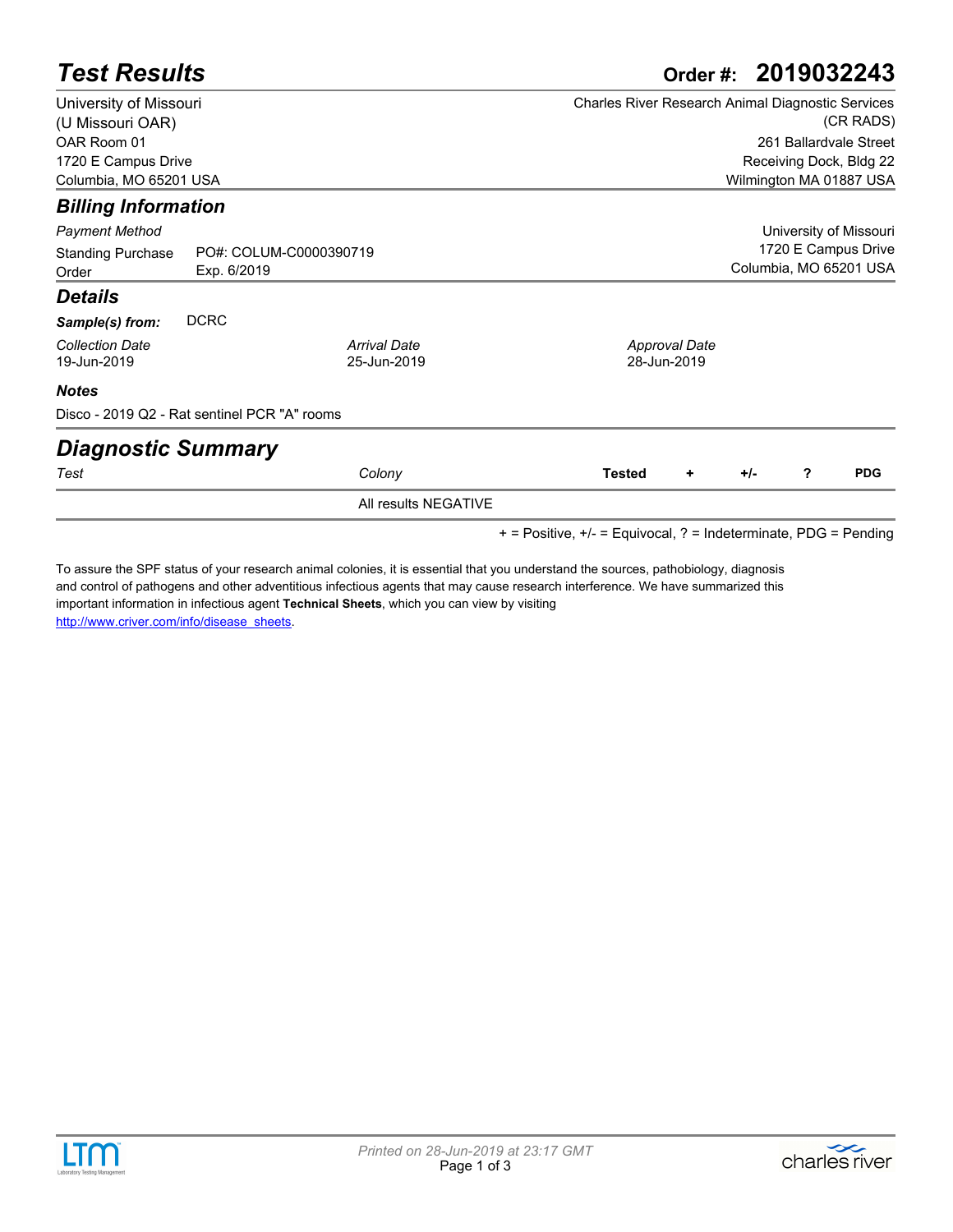# *Test Results* **Order #: 2019032243**

University of Missouri (U Missouri OAR) OAR Room 01 1720 E Campus Drive Columbia, MO 65201 USA *Sample(s) from:* DCRC

*Notes*

Disco - 2019 Q2 - Rat sentinel PCR "A" rooms

# *Molecular Diagnostics: Infectious Disease PCR*

| <b>Charles River Research Animal Diagnostic Services</b> |
|----------------------------------------------------------|
| (CR RADS)                                                |
| 261 Ballardvale Street                                   |
| Receiving Dock, Bldg 22                                  |
| Wilmington MA 01887 USA                                  |

Results approved by Peck, DiAnne on 28 Jun 2019

*U Missouri Mite and Pinworm Screen PCR*

|                    | 112            | 113            | <u>3</u><br>114          |
|--------------------|----------------|----------------|--------------------------|
| <b>Mite PCR</b>    | $\blacksquare$ | $\blacksquare$ | $\overline{\phantom{0}}$ |
| <b>Pinworm PCR</b> | -              | $\blacksquare$ | $\overline{\phantom{0}}$ |

### *Remarks*

 $-$  = Negative,  $+/-$  = Equivocal;  $+$  = Positive; I = Inconclusive.

An equivocal result indicates inconsistent amplification detected by real-time PCR. Inconclusive indicates failure of control result.

Nucleic Acid Recovery Control (NRC)/Inhibition Control: A low copy exogenous nucleic acid was added to sample lysis prior to nucleic acid isolation to serve as both a control to monitor for nucleic acid recovery and PCR inhibition. An RNA NRC also monitors reverse transcription for RNA virus assays. Nucleic acid recovery and PCR inhibition is monitored by a PCR assay specific for the NRC template. Unless otherwise stated, the control results passed for this order.

Any samples reported as equivocal or positive result in this report has been confirmed by re-extracting nucleic acid and repeating real-time PCR amplification to confirm the initial testing result.

Recommended sample types are essential to accurate results. Missing or inappropriate sample types can effect detection. If this report contains an unexpected result or are unsure of recommended sample types, please contact Lab Services@crl.com before taking any action. Additional or alternative testing may be essential to reaching an accurate diagnosis. We will be glad to test newly submitted samples for the positive agents up to the number of unexpected results in this order.



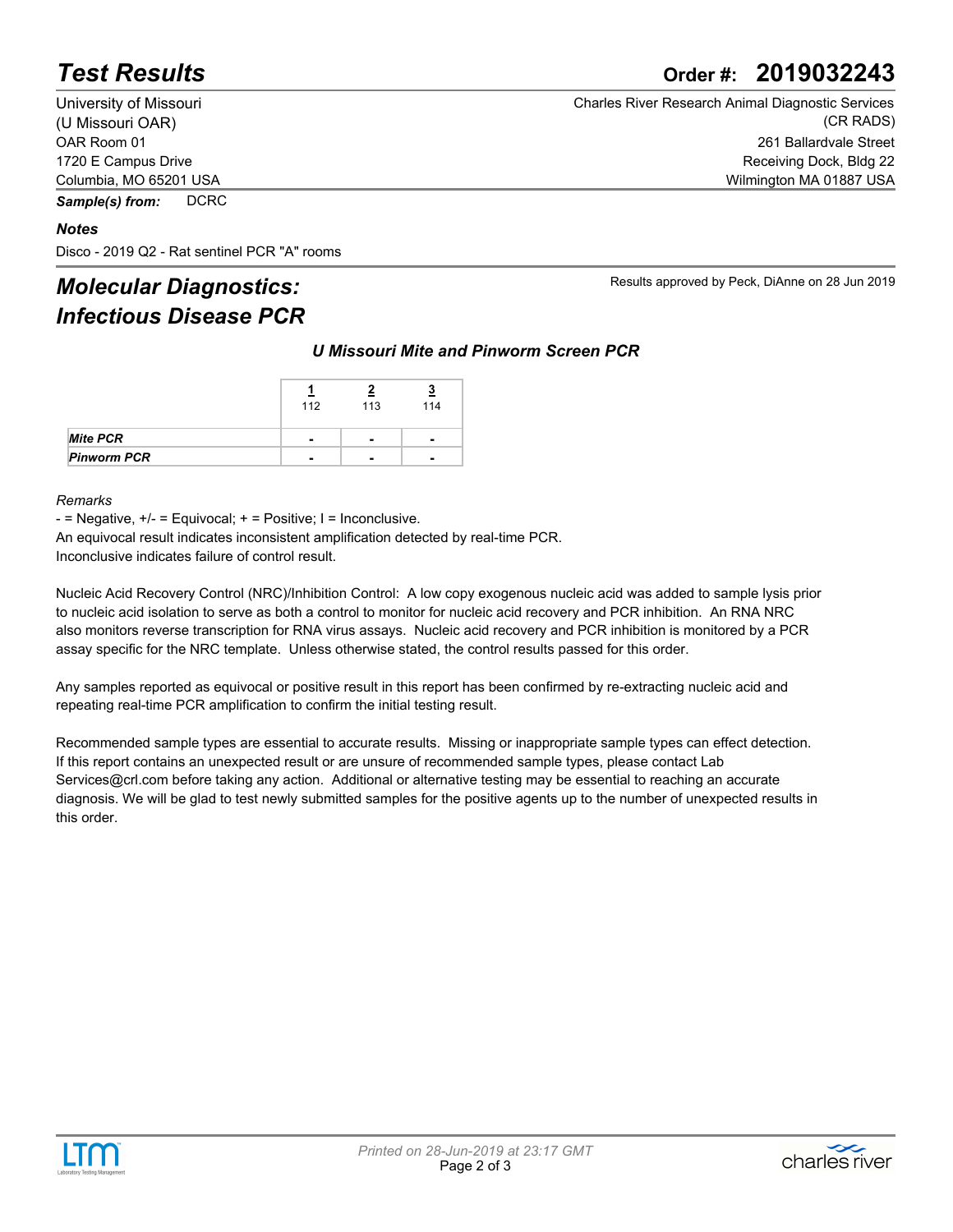# *Test Results* **Order #: 2019032243**

University of Missouri (U Missouri OAR) OAR Room 01 1720 E Campus Drive Columbia, MO 65201 USA Charles River Research Animal Diagnostic Services (CR RADS) 261 Ballardvale Street Receiving Dock, Bldg 22 Wilmington MA 01887 USA

*Sample(s) from:* DCRC

## *Notes*

Disco - 2019 Q2 - Rat sentinel PCR "A" rooms

## *Sample Information*

| Number | Code  | <b>Species</b> | Colony               | Investigator | Facility           | Location | <b>Strain</b>            | Placem<br>ent<br>Date |
|--------|-------|----------------|----------------------|--------------|--------------------|----------|--------------------------|-----------------------|
|        | 1 112 | Rat            | <b>DCRC</b> Sentinel | Bryda        | Discovery<br>Ridge | W112     | <b>HET</b><br><b>RNU</b> | 3/18/19               |
|        | 2 113 | Rat            | <b>DCRC</b> Sentinel | Bryda        | Discovery<br>Ridge | W113     | <b>HET</b><br><b>RNU</b> | 3/18/19               |
|        | 3 114 | Rat            | <b>DCRC</b> Sentinel | Bryda        | Discovery<br>Ridge | W114     | <b>HET</b><br><b>RNU</b> | 3/18/19               |



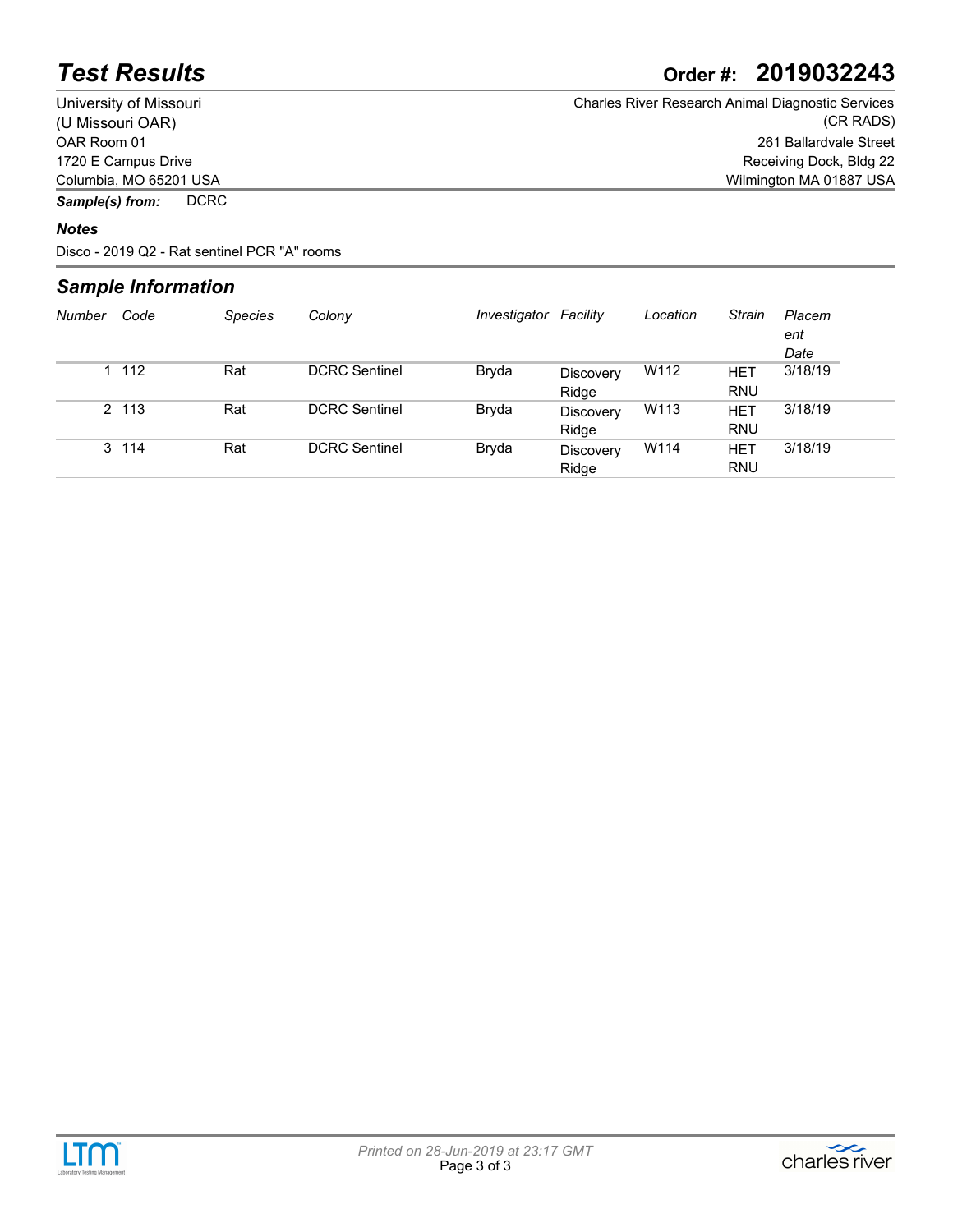



Completed: 6/27/2019

# FINAL REPORT OF LABORATORY EXAMINATION 4011 Discovery Drive, Columbia, MO 65201 1-800-669-0825 1-573-499-5700 idexxbioanalytics@idexx.com www.idexxbioanalytics.com

## IDEXX BioAnalytics Case # 18811-2019 Received: 6/26/2019 Received: 6/26/2019

## Submitted By

Resource Center Animals-MMRRC University of Missouri-RCA-MMRRC Columbia, MO 65201

Phone: 573-884-7970

Email: watermanjd@missouri.edu; oneilla@missouri.edu; oconnore@missouri.edu; mcdowellm@missouri.edu; RhoadesJN@missouri.edu; dewitta@missouri.edu; sharmaabh@missouri.edu

## Specimen Description

Species: rat Description: Pelt Swab Number of Specimens/Animals: 4 Building/Facility: Discovery Ridge

| ີ<br>ID | -<br><b>Client ID</b>                | ີ<br>Investigator | Room # | <b>Species</b> |
|---------|--------------------------------------|-------------------|--------|----------------|
|         | W112 rat fur mite<br>swab racks 1-4A | <b>Bryda</b>      | W112   | rat            |
| 2       | W112 rat fur mite<br>swab racks 4B-7 | <b>Bryda</b>      | W112   | rat            |
| 3       | W113 rat fur mite<br>swab            | <b>Bryda</b>      | W113   | rat            |
| 4       | W114 rat fur mite<br>swab            | <b>Bryda</b>      | W114   | rat            |

## **Services/Tests Performed:** Fur Mite (1-4)

**PCR evaluation for:** Myocoptes, Radfordia/Myobia

**General Comments:** AOQuarterly Rat fur mite testing.

**Summary:** All test results were negative.